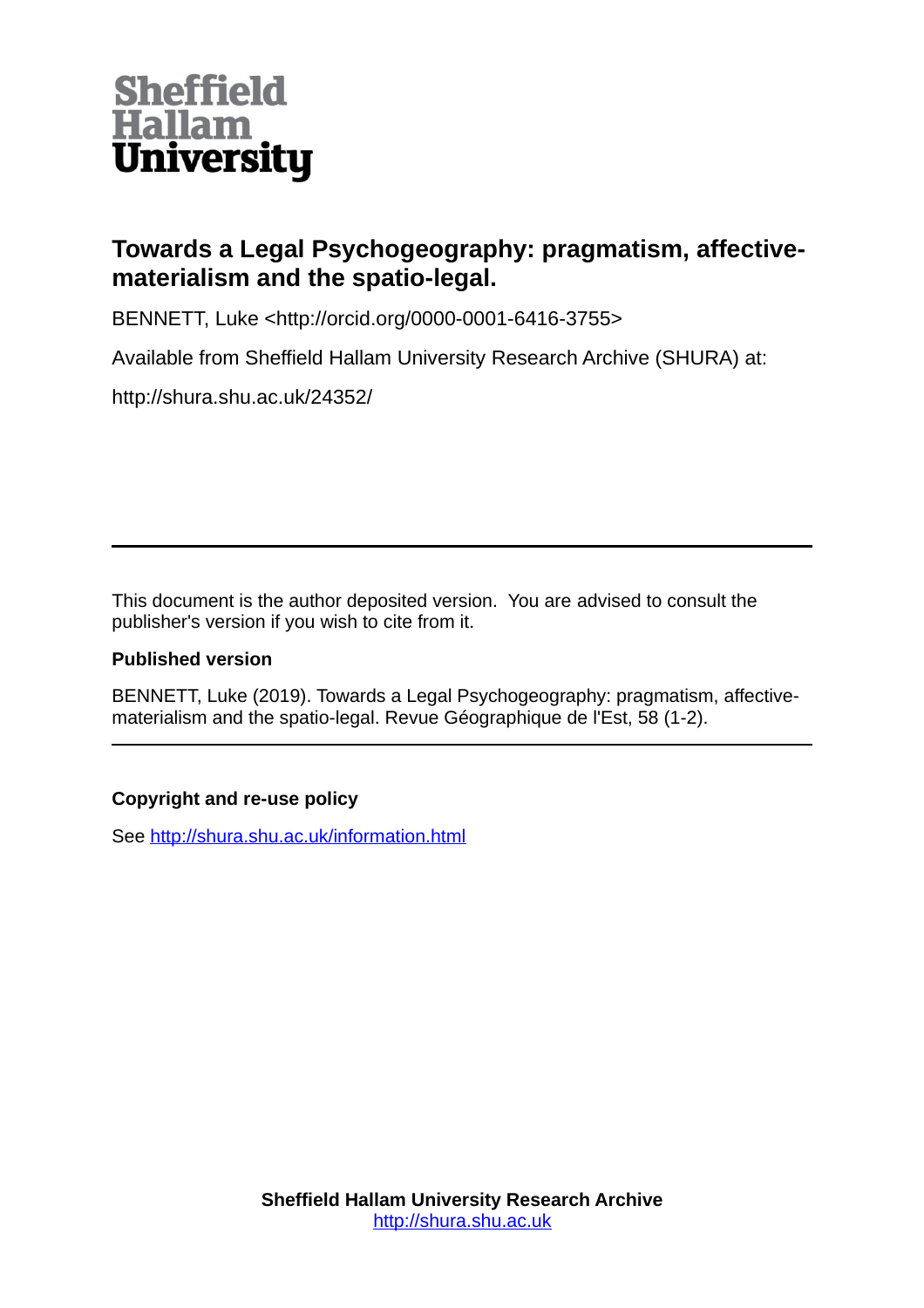

### **Revue Géographique de l'Est**

**vol. 58 / 1-2 | 2018** Espace légal. La géographie rencontre le droit

# Towards a Legal Psychogeography: pragmatism, affective-materialism and the spatio-legal

*Vers une psychogéographie du droit : pragmatisme, matérialisme affectif, et spatio-juridique*

*Auf dem Weg zu einer rechtlichen Psychogeographie: Pragmatismus, affektiver Materialismus und das Räumlich-Rechtliche.*

### Luke Bennett



#### Electronic version

URL:<http://journals.openedition.org/rge/7534> ISSN: 2108-6478

Publisher Association des géographes de l'Est

#### Electronic reference

Luke Bennett, « Towards a Legal Psychogeography: pragmatism, affective-materialism and the spatiolegal », *Revue Géographique de l'Est* [Online], vol. 58 / 1-2 | 2018, Online since 12 April 2019, connection on 29 April 2019. URL : http://journals.openedition.org/rge/7534

This text was automatically generated on 29 April 2019.

Tous droits réservés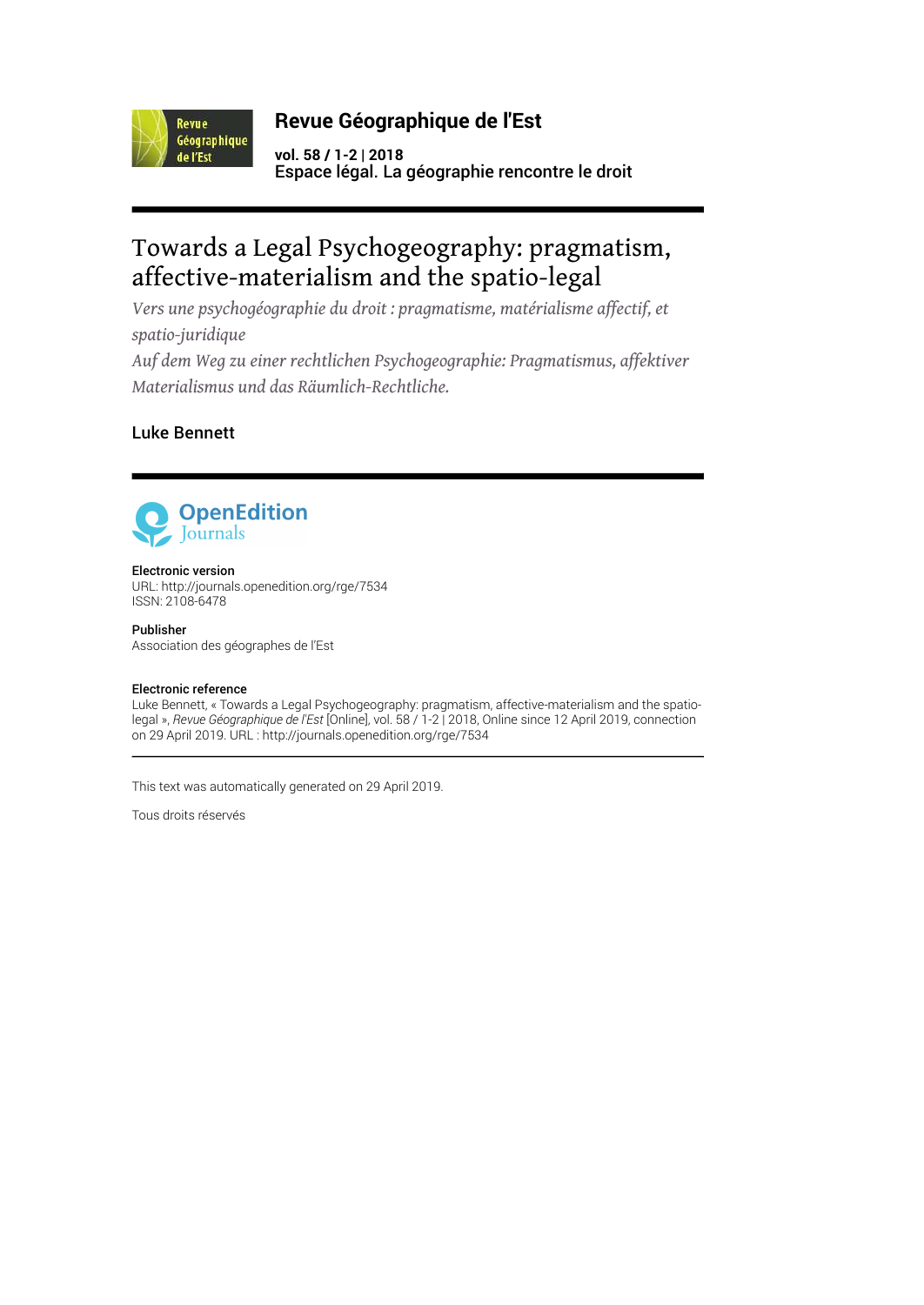# Towards a Legal Psychogeography: pragmatism, affective-materialism and the spatio-legal

*Vers une psychogéographie du droit : pragmatisme, matérialisme affectif, et spatio-juridique*

*Auf dem Weg zu einer rechtlichen Psychogeographie: Pragmatismus, affektiver Materialismus und das Räumlich-Rechtliche.*

### Luke Bennett

*Some portions of this article are adapted from my essay entitled 'Incongruous steps toward a legal psychogeography', which was originally published in Walking Inside Out: Contemporary British Psychogeography a collection edited by Tina Richardson and published by Rowman & Littlefield International in London in 2015. These portions are used here with the publisher's permission.*

### Introduction

<sup>1</sup>In *Spatial Detectives* (Bennett & Layard, 2015) Antonia Layard and I endorsed Braverman et al's (2014) call for legal geographers to engage more widely with other disciplines. We also noted legal geography's emerging interest in how individual minds and bodies in interaction with the material world come to create subjectivities which mediate spatiolegal formations. This increasing interest arises from a new found attentiveness to pragmatism (the processes by which meaning is formed in – and in turn informs - social action) by North American legal geographers (Delaney, 2010; Blomley, 2014) and to the increasing influence of the "more than human" (Whatmore, 2006) turn in British geography with its attentiveness to an affective materiality (Bennett, 2010) between human and non-human bodies. We suggested that, as a result of this conjunction, legal geography could now embrace a fully holistic study of the co-constitution of law and space, one that gives proper regard to the influence of the "affective geographies of matter" (2015, p. 419) upon the experience of place and the resulting situated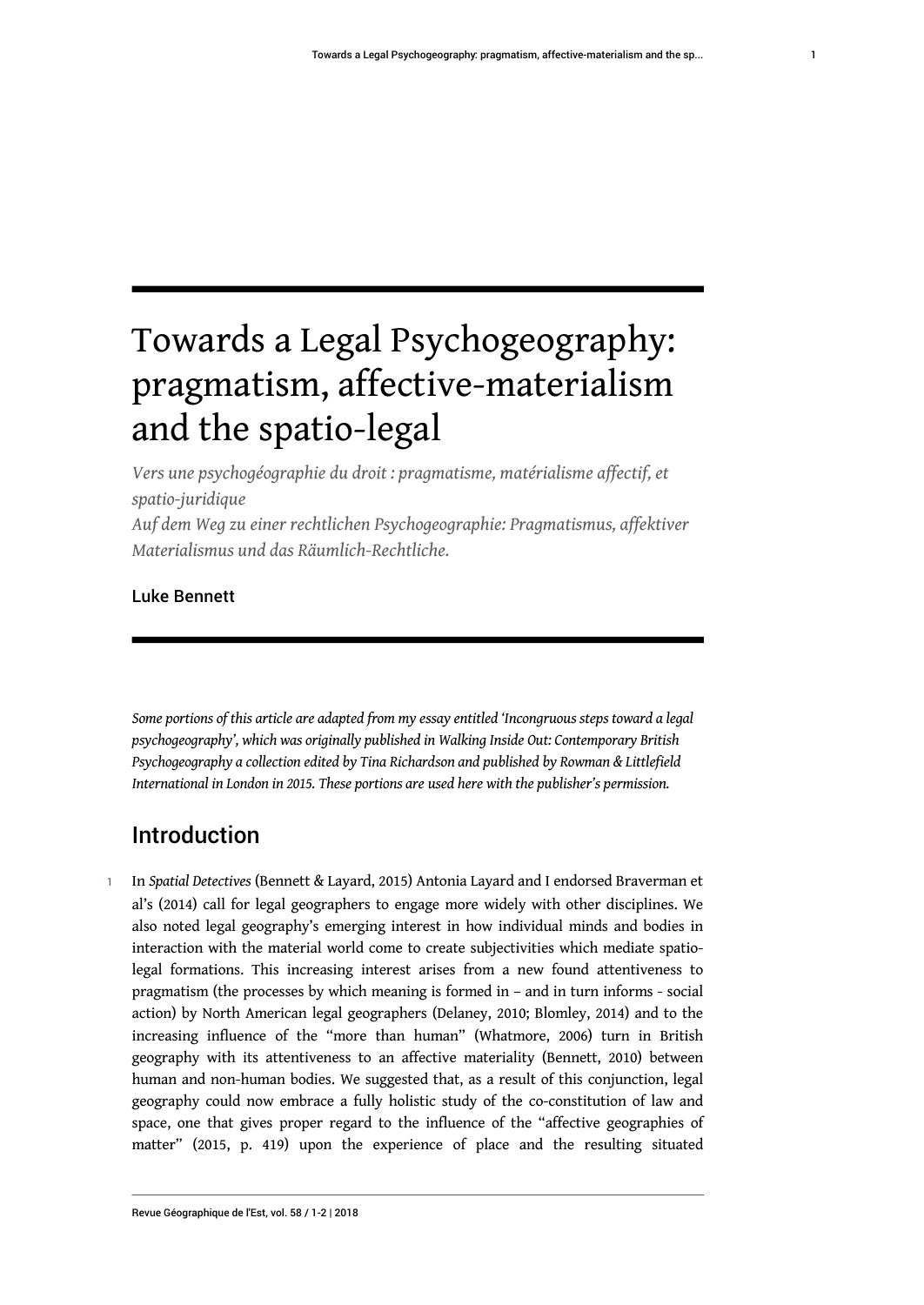develop these analytical tools – and looks to the concerns and methods of

psychogeography as a possible aid and ally.

- <sup>2</sup>In *Spatial Detectives* we noted that law does not appear to be present as the primary guiding force in ever spatial scene and accordingly we argued for an attentiveness to context, primarily in the form of a commitment to a deep, analytic explication of the actual law present within a scene. We felt that in existing legal geographic scholarship the content of the law itself is often left under-examined, and that only a deep analysis (one that included analysis of the law itself) would explain how a specific scene was constructed. But we also acknowledged that in our day to day lives we are all already legal detectives, we all necessarily enact moment-by-moment interpretations of law, translating law's abstractions into spatio-material circumstances, and thereby guiding our interaction with places and objects. Thus, to explicate law's involvement in actors' cognitive (conscious, deliberative) and affective (subconscious, felt) engagement with the world legal geographers would need to act reflexively, as self-aware spatial detectives, finding ways to render explicit the influence of spatio-legal normativities. This article will argue that bringing that dynamic mix of half-thought assumptions and carefully deliberated translations of law clearly into the analyst's view may require creative exaggeration and/or surrealist-inspired distortion, in order to see, and/or to question, law's spatial influence.
- 3 Our view that law is not always to the fore, and that at times it is at best a barely perceptible background noise has found positive development in Andreas Philippopoulos-Mihalopoulos' (2015) theorising of law's tendency to recede – or withdraw – from view, leaving its situational 'lawscape' often not readily noticeable. The task of the legal geographer then should be to explicate law's quiet shaping influence over the normativities of place. Accordingly, in this article I pick up on (and develop further) one aspect of *Spatial Detectives*, namely that a truly holistic legal geography would express "an embrace of the limits of law's reach, its logic and even its coherence when encountered within the daily world-making of individual actors" (Bennett & Layard, 2015, p.417). In other words, that legal geography would find a way to be comfortable about discussing the irrational and the inchoate within any particular situation and it would strive to resist the temptation to render everything down to a neat account of law's shaping presence (and whether that is foregrounded or withdrawn).

### Why legal geography has found it hard to explicate law's insignificance

4 Irus Braverman (2014) has argued that geographically inclined lawyers are well placed to investigate the way in which places are constituted, because, their training gives them a familiarity with the bureaucratic practices and dispositions of place-makers and imposes a rigor in analytical (forensic) delineation of law's presence and directive power. In short, a legal analysis can cut through the cacophonous noise of reality to find underlying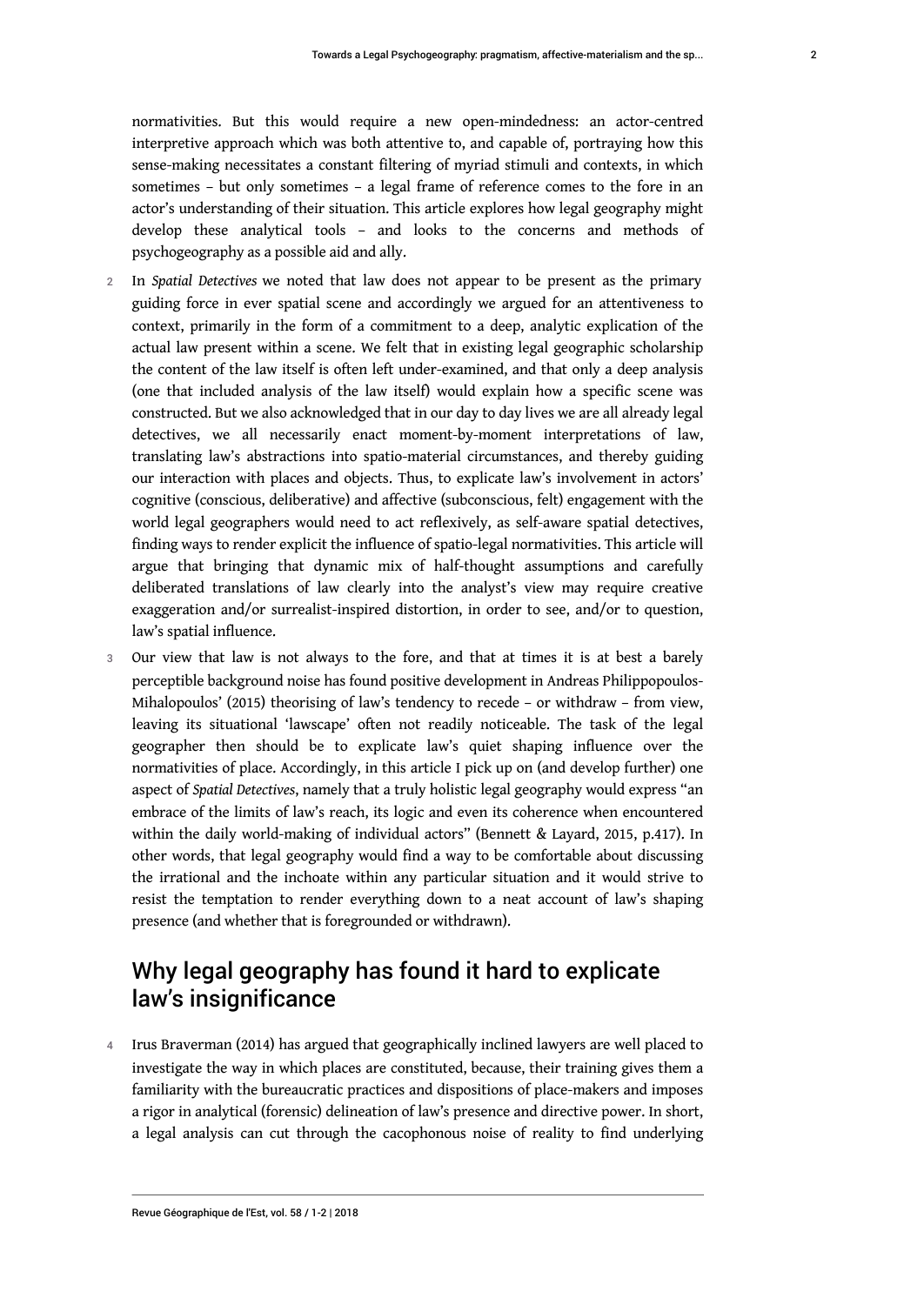semantic and normative frameworks. However, this set of talents can also be a weakness, for the urge to explicate underlying legal (and/or power) structures re-imposes an analytical order and clarity that the scene (and the minds of the actors under observation) may not actually have.

5 Indeed, the task is doubly complicated, for the lawyerly urge to order may lie quietly beneath the analyst's self-declared sensitivity to the subjectivities of the observed actors. Thus, in *Spatial Detectives*, we noted how legal geography's avowed critical humanism (born of its concern with equality and justice) lends it towards an interpretive style and concern, which often seeks to 'personate' local manifestations of law and people's fates within the physical world. Thus, in the opening chapter to David Delaney's *Nomospheric Investigations* (2010) the reader's attention is:

"gained through the affective storying – the 'human interest' – of the state's incursion into the house of Rosa Sorto during a US crackdown on illegal immigration; things are broken and displaced; a cherished feeling of 'home' is violated by a combination of the abstract logic and physical – materialised – force of the law being enacted upon a place" (Bennett & Layard, 2015, p. 417).

6 During the course of his book, Delaney is keen to follow both the perceptual dimension (what we might call Rosa's affective world – her experience of her home and its violation) and (more traditionally) the analysis of law, power, inequality and spatiality that can be extrapolated from an individual event and its site of occurrence. But Delaney's primary concern remains to explicate:

"the (more abstract) forces at work in the co-constitution of this place (room, house and town state), expectations of it (homeliness, privacy and civil rights) and state usurpation (juristic notions of state need, proportionality and public order)" (Bennett & Layard, 2015, p.417).

- 7 This is perhaps not surprising given the aspirations of legal geographic enquiry to provide rigorous, explanatory insight (reflecting social science's never-quite-relinquished search for 'laws' by which to account for behaviour), combined with the fondness of legal scholars to be able to point to the operation of real *legal* laws in their explanation of the unfolding scene and its parameters. Meanwhile, the critical mission of the critical sociolegal scholarship and critical geography from which legal geography has largely emerged seeks to expose power at work, acting quietly but effectively to author the scene in question.
- 8 Legal geographers seek to investigate how law and spatiality are co-constitutive, with their main aim being to show the presence of law in the formation and existence of places and other bounded, normative spaces. In recent decades this hybrid field has been dominated by critical socio-legal scholars and critical geographers, who desire to answer legal geography's axiomatic question in order to explicate (and in some cases to challenge) law's facilitation of oppression and injustice. This has resulted in the emergence of an anglophone legal geography canon dominated by case-study investigations that mainly focus upon situations of conflict or control, and within which the place-structuring and conduct-ordering functions of law are revealed by the analyst to be subtle spatially inflected workings of power.
- 9 By this view law operates as a 'top-down' (at various levels: state, municipality, organisation) formal logical-rational discursive imposition upon a largely passive, subjected population (citizens, residents, employees), and within which spatial configurations are imposed as part of its control system. Whilst laudible in aim, and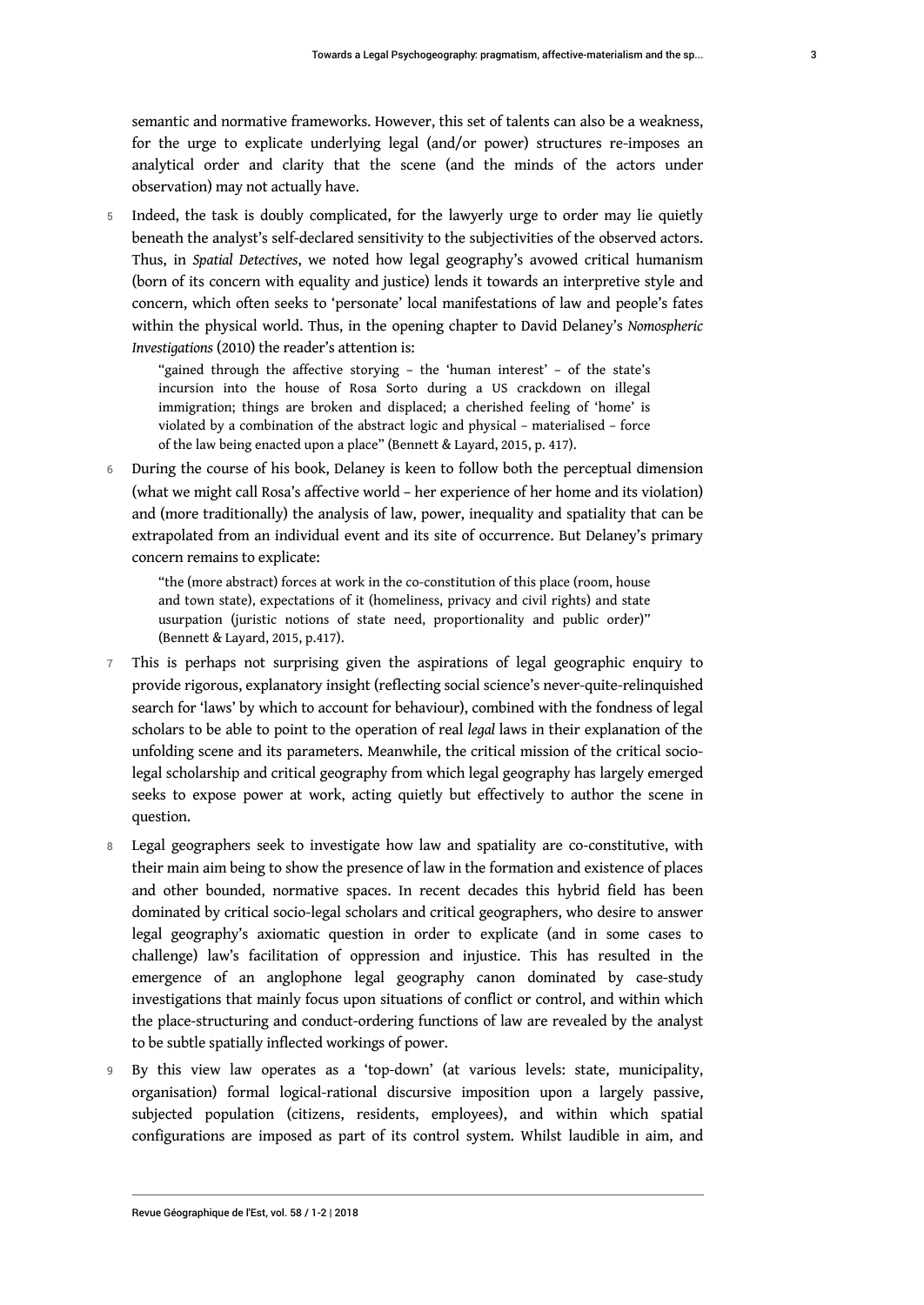impressive in achievement this canon, in its keenness to trace the structural impositions of power upon lived experience of place, critical legal geography has tended not to keep place with developments in supposedly related geographical fields, such as social and cultural geography. This has created something of a gap, for since the rise of humanist geography in the late 1960s, there has been a substantive turn there towards acknowledging the subjective and active 'bottom-up' improvisational use of place by individual sentient actors, for whom the presentation and meaning of any particular site and situation is shaped by myriad personal goals, experiences and dispositions (de Certeau, 1984; Massey, 2005).

10 Whilst there have been recent calls from within anglophone critical legal geography for more attentiveness to law's role in "world-making" by competent actors (Delaney, 2010; Blomley, 2014), expressed via a renewed interest in pragmatism, the resulting analyses have still tended to ascribe a central (or at least influential) role for law in the composition of the place formations that they study. This may well be a side effect of the critical project requiring that situations in which law has a potent shaping force that should be priorities for study. It also suggests that the ghost of "law's closure" (Bennett & Layard, 2015, p.418) (that a legal analysis is alone and of itself sufficient to explain any situation) still haunts anglophone legal geography. Either way, the effect is that legal geographers still appear reluctant to fully embrace the field's recently declared avowal of interdisciplinarity and holistic thinking within their actual field research, for their case studies still tend not to extend to place situations in which law's writ is actually quite weak, or approach their analysis primarily from the 'bottom-up', and giving full due to the place-making effects of actors' spatio-legal cognition and subjectivities.

## How to explicate legal subjectivities and legal insignificance

- 11 So, how can law's (relative or absolute) absence be explicated, and how can a legal geographer investigate an actors' spatio-legal subjectivities? In the remainder of this article I will seek to show the feasibility of extending legal geography's project to a consideration to the ebb and flow of subjects' regard for law as a constitutive framing of a spatial situation, jostling for influence alongside other frames, moment by moment; and how a creative embrace of incongruity can be used to challenge the tendency of law to withdraw into the shadows in most 'everyday' situations. I will do so by enlisting aims and methods from psychogeography, thereby sketching out the common ground of a *legal* psychogeography.
- 12 The term 'psychogeography' was coined by Guy Debord to define a mode of urban investigation that linked directly to the Situationist International's (S.I.) radical political aim of revealing the cultural logics by which passivity and conformity is achieved in modern, consumerist society, with particular regard to the pacification induced by urban spatial arrangements. Like many new Left intellectuals, Debord's primary concern was to understand why the revolution predicted by Marx's scientific socialism had not occurred.
- 13 In an early programmatic text Debord positioned psychogeography as a systematic project, one which "could set for itself the study of the precise laws and specific effects of the geographical environment, consciously organized or not, on the emotions and behavior of individuals" (Debord, 1955, n.p.). Debord had studied law at the University of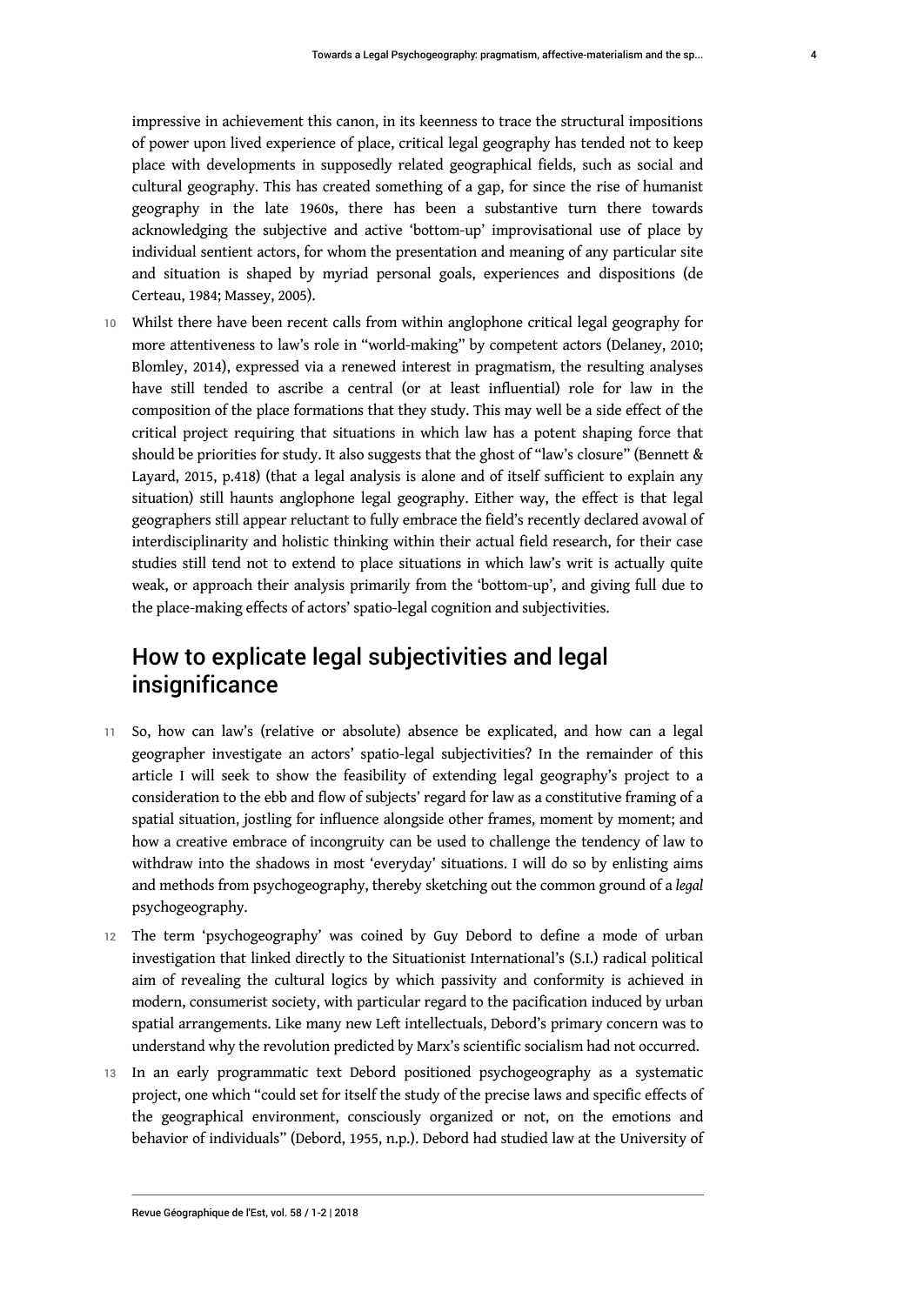Paris in the early 1950s (but left early and never completed his studies), and thus would already have been aware that *legal* laws shape the environment, and people within it. But oddly psychogeography never saw investigating the influence of such laws within the generation of urban-political affects and subjectivities as a part of its project. By 1955 Debord was embracing Marxist theory (and its material determinism) and (consistent with the emergent 'spatial science' paradigm then ascendant in geographical analysis) was seemingly instead thinking of psychogeography as a way of revealing the 'social laws' beloved of classic positivistic sociological analysis.

- 14 Influenced by the surrealists, psychogeography developed seemingly playful, unconventional methods with which to expose the oppressive normativities of urban life: the *détournement* (using something in an unintended way – such as using a map of London as a means to travel across Paris – in order to reveal constraints and possibilities) and the *derive* (urban drifting) in which through open-minded movement ignoring all constraint and pre-supposition, the mind would be opened to encounter with all phenomenon without differentiation or respect for spatial-territorial conventions.
- <sup>15</sup>Thus, whilst concerned with explicating urban normativities *per se*, psychogeographic practice from its inception had a blind spot: it paid little (if any) attention to the role of legal laws in the constitution of the urban condition. After the failed revolution of 1968, the S.I. (in Paris and its affiliates in other cities around the world) reduced in political valence, and psychogeography slowly became rebranded as an aesthetic critique of urban life (rather than an explicitly revolutionary programme), surviving mostly within art schools and the outer fringe of cultural politics. The roots of contemporary British psychogeography can be traced to early 1990s London, where it surfaced as a loose, playful aesthetic practice stripped of its originally declared political reconnaissance rationale. Contemporary British psychogeography is primarily a literary practice – with derive and detournement being deployed as a spur to follow-on poetic write-ups for the individual's psychogeographical adventures.
- 16 The analysis that follows is a substantial reworking of a 2015 book chapter (Bennett, 2015) contributed to an anthology of writings by and interpretations of the work of contemporary British psychogeographers. This reworking reverses the flow of argument, and whereas the book chapter sought to urge contemporary British psychogeographers to rediscover the critical project originally at the heart of their practice (and to acknowledge an affinity in those concerns with critical legal geography – and thereby overcome psychogeography's blindspot as regards the spatio-legal), this article seeks conversely to introduce legal geographers to the productive benefits of British psychogeographers' preparedness to explore the 'bottom-up' subjectivities of place and to do so in a way that does not presuppose the necessary purpose or desired findings of the analysis (by subordinating it to either a specifically critical project or a 'need' to show that (legal) laws lie at the generative heart of every situation).
- 17 My 2015 book chapter sought to reinsert a sense of legal laws into psychogeographical analysis, by using psychogeography's disruptive methods upon one of its own texts, teasing out from two passing references made there the undeclared presence of law within the subjectivity of place interpretation. The text I chose to use was Nick Papadimitriou's 2012 novel *Scarp: in search of London' outer limits*, a text which mixes Surrealist fiction with accounts of the author's own obsessive walk-based investigations of his home territory north west of London. *Scarp* is Papadimitriou's first novel. He is a prominent psychogeographical practitioner rather than a theorist or professional writer.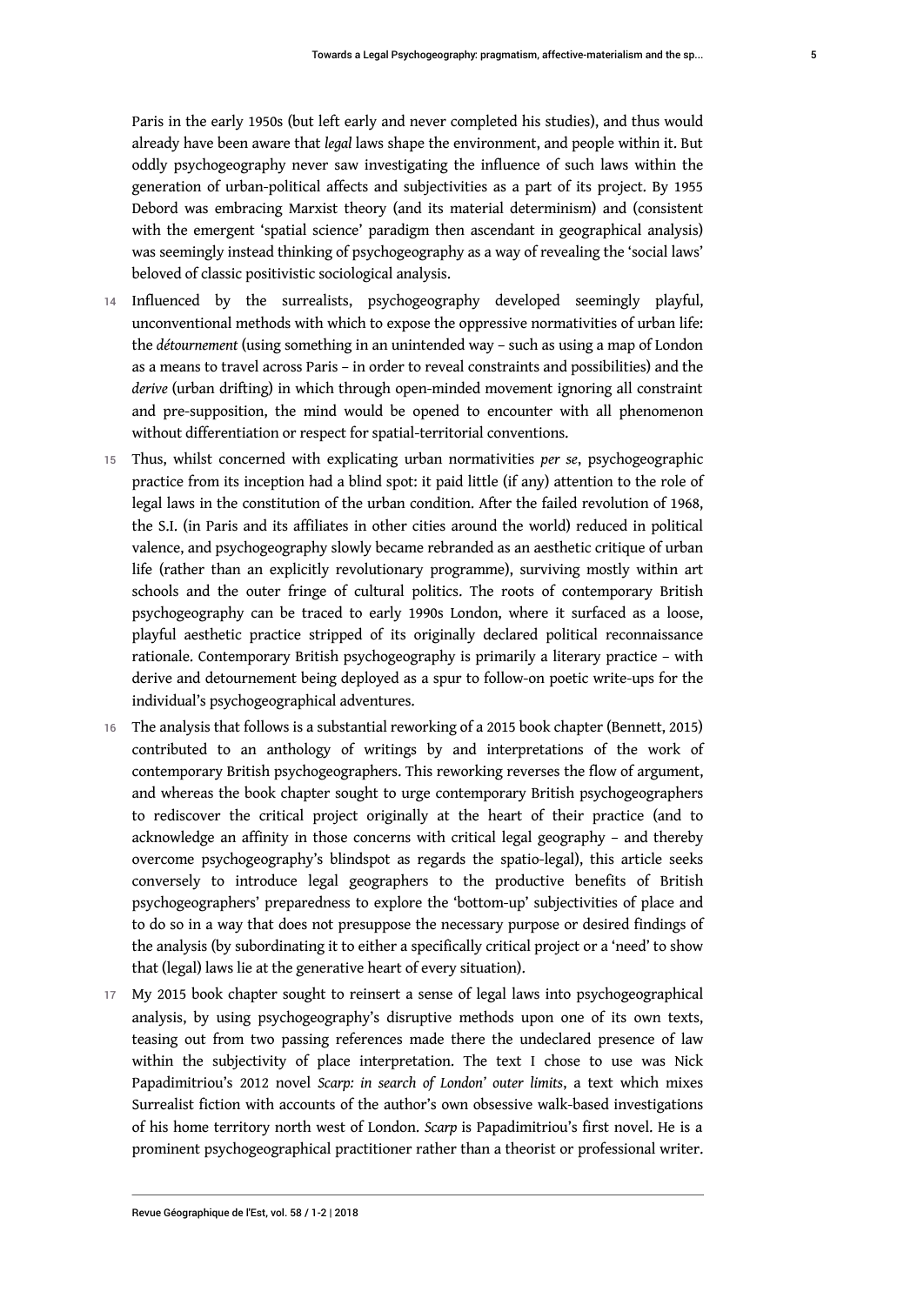He is the subject of a documentary film that follows him on a walk and rumination, illustrating his obsessive attentiveness through which the mundane becomes the esoteric through its reframing and valorisation. Accordingly, Papadimitriou's is a good text to work with because of his desire to include – like the openmindedness of the detective arising upon the scene – everything in his analysis of place.

18 Through deconstructing Papadimitriou's passages, and reading them against the grain of his intention I draw out the affinities with both pragmatism and affective-materialism, and thereby suggest links to a holistic legal geography. Using Papadimitrious's two passages I explore first the subjectivity of shifting frames of reference, between reverie and counter-reverie by which legal and other more 'formal' concerns may enter consciousness and shape spatial action, and then turn to consider how a passing stray reference to a legal measure can create a rupture in psychogeography's otherwise 'closed to law' orientation and how this rupture can be used productively by legal geographers.

### The flux of cognition: reverie and counter-reverie

- <sup>19</sup>Early in *Scarp* Papadimitriou takes us to 'Suicide Corner', a stretch of the A41 snaking out its path North West of London. He recounts for us a succession of fatal car crashes, and of the people, creatures and other matter caught up in each event that occurred there. At one point in his rumination Papadimitriou figures an anonymous "civil engineer working for the transport ministry" who "through eyeing the scraggy wood just to the north of the farmhouse, sees only camber, curve and how best to extend the planned M1 extension over this high ground from its present terminus" (Papadimitriou, 2012, p.20).
- 20 Papadimitriou captures in this passage how the task-orientated gaze of the engineer sees the topography as a set of logistical challenges, a puzzle to solve as he works through in his mind's eye the most feasible path for his roadway. Papadimitriou's description seeks to show how all other sensory inputs are blocked (or discarded) as irrelevant to this man's purpose. He is standing there for a reason. He is harvesting the landscape for what he needs today. This applied gaze foregrounds certain features and backgrounds all else. This spectator is in the engineering-professional equivalent of "flow" (Csikszentmihalyi, 2008 – for whom flow is an optimal immersion in the moment, marked by both physiological and psychological change). He is portrayed as at one with his task, the landscape presenting to him as a pragmatic "taskscape" (Ingold, 1993, p.1570) – the very perception of a landscape being formed by the requirements of the task to be carried out there.
- 21 And yet Papadimitriou then importantly shows how even that intent focus is vulnerable to undermining by the assault of the disregarded 'background', as an irresistible reverie – or least a momentary noticing of other things – takes hold:

"Momentarily distracted from his plans by the chirping of some unnamable night bird, he looks eastwards across the brightly lit Edgware Way, towards the high ground at Edgewarebury. Perhaps moved by some spontaneous memory of childhood holidays spent in the New Forest, his imagination lingers in the woods and fields like a slowly drifting plant community and then dissolves into ditches lined with black waterlogged leaves – a residue of previous summers – and the ghosts of dead insects" (Papadimitriou, 2012, p.20).

22 In showing the braking of concentration caused by the bird's proximate existence, Papadimitriou keys into a number of trends (or 'turns') in contemporary socio-cultural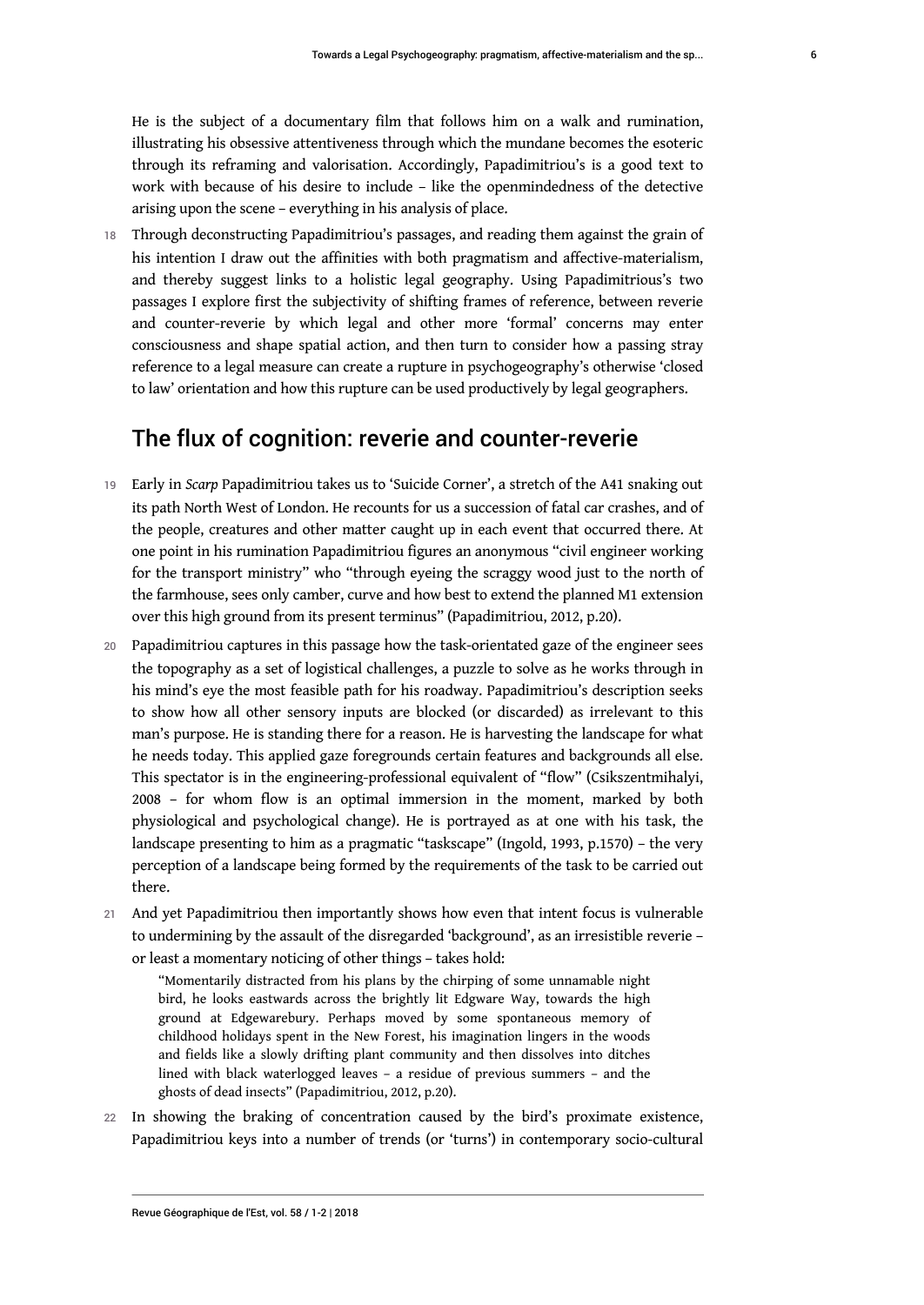theory. I will now explain each in turn using this paragraph as my anchor. In doing so I will be starting to map out how contemporary British psychogeography has an affinity with cultural geography, and by extension with the affective-material turn, even though it is currently regarded with considerable suspicion by academics for – as Alistair Bonnett (2013, n.p.) notes – "Psychogeography is on the furthest margins of the discipline of geography and has attracted little scholarly attention".

- 23 If we paraphrase Papadimitriou's passage, we can bring the influence of affectivematerialism more clearly into view. Thus, the engineer is shown to be embodied – he is standing somewhere, surrounded by sound, breeze, on and amidst the layering of life cycles. He is more than the deportment of his task. He is living and breathing, existing in space. He is there, and thus not anywhere else. He is embedded in life and place: his lifeworld. He is engaged in a moment by moment co-creation of his sense of place, in part he makes this place by the mental (and disciplinary) constructs he brings (his gaze) and in part this place makes him, through materially resisting certain options or actions, through presenting certain 'givens' (history, morphology, entropy) that he – this individual – cannot resist. He is entrained in a world, a traveller in time as well as space. This place, and ideas, memories and emotions that he or others associate with it shape his experience of it, and experiences in it.
- 24 This re-formulation aligns Papadimitriou's passage both to Maurice Merleau-Ponty's (1962) embodied phenomenology and also to Kathleen Stewart's (2007) influential advocacy of consideration of the pre-conscious swirl of "ordinary affects" (emotions, bodily dispositions, habits) that shape the performance of everyday life. Indeed Stewart's academic study of the everyday is presented in a similar fashion to *Scarp* – fragments of incisive stories and moments, the multiplicity of happenings, shorn of overarching explanation, emphasizing how "rogue intensities roam the streets of the ordinary" (Stewart, 2007, p.44) causing us to experience, to react and then afterwards to make sense of where the embodied flow of life has swept us.
- 25 Stewart also foregrounds the importance of studying mundane 'everyday' life, of foregrounding the regular, the (ordinarily) unremarkable, the mass of tasks that make up the background of daily life, a concern also to the fore with theorists of 'everyday life' such as Michel de Certeau, Henri Lefebvre, Walter Benjamin, and the Surrealists (as chronicled by Ben Highmore (2002)). Contemporary psychogeography has an affinity with this scrutiny of the mundane, in that it aspires to a restless multiplicity, an epistemological promiscuity, to an open noticing of everything, to a renunciation of conventional filters that push certain elements centre stage and cause others to recede from view.
- 26 Meanwhile, Papadimitriou's drift from the engineer's thoughts and their merger into "ditches lined with black waterlogged leaves…and the ghosts of dead insects" (Papadimitriou, 2012, p.20) is reminiscent of Jane Bennett's 'vibrant materialism' theses – and in particular her rumination upon the shimmering agency of a pile of refuse (Bennett, 2010, p.4) – in which she advocates giving greater attention to non-human actors, and their potency within our human encounters with the world. Bennett's thesis in turn finds echo in an 'object-oriented' turn towards materialism in a variety of academic disciplines stretching from literary scholars (Brown, 2001) and cultural theorists (Bogost, 2012) to archaeologists (Hodder, 2012), geographers (Whatmore, 2006) and philosophers (Harman, 2009), and links us back to *Scarp* particularly around those who foreground the co-constitutive role of human/matter entanglement (for example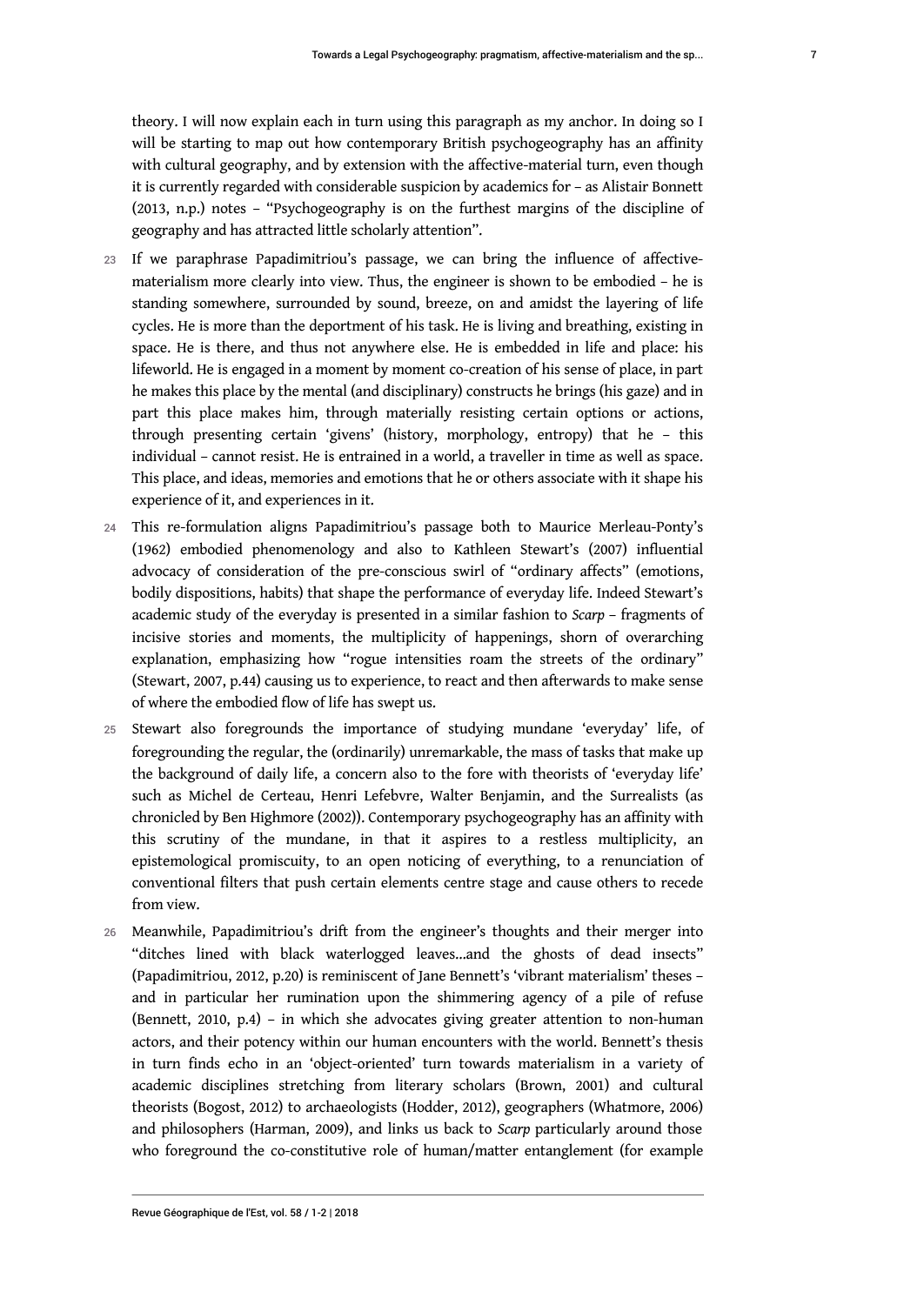Miller, 2008 and Hodder, 2012) and the mundane, event forming "force of things" (Stewart, 2007, p.16) – the cumulative effects of many tiny encounters with things, people, rules that in aggregate make our daily experience, and channel our actions.

- 27 Finally, as we have already seen, the engineer brings his own "way of seeing" (Berger, 1972) to this place, and through his needs (as embodied within his taskscape) constructs an impression of this place, one likely to be quite different from that assemblage of experience, investigation, action and interaction (with other humans, with other creatures, with others' tasks) that would be composed by any other visitor. This is a relational view of the construction of place – and takes its cue from the work of Doreen Massey (2005) and others applying the work of Gilles Deleuze to geography. For such theorists place is only formed in the moment by moment intersection of matter and the subjective, temporally and pragmatically in flux play of perceivers. Everything is unstable, the sense of place is dynamic and constantly being re-created.
- 28 Whilst it is possible as Papadimitriou's passage shows in its depiction of a Highway Engineer's gaze – to point to singular conceptual framings (Goffman, 1974) by which a place will be engaged, and sense made of it, the embodied nature of the viewer, and the temporalities of matter and their interaction deny any one way of seeing (or knowing) total dominion – or even total stability – over that sense making process. Thus it would be too simplistic to assert that engineers only see landscapes in one (very instrumentalist) way – and Papadimitriou shows us how the place (and the embodiment of the engineer in it) cannot be entirely eliminated: the affective-material influence of the world in which he is embedded will simply not allow this.
- 29 But psychogeography's embrace of incongruity (its productive acknowledgement of the simultaneous co-existence of multiple frames of perception) must not stop at a celebration of reverie. A holistic psychogeography should equally be able to show how the workaday preoccupations of an instrumentalist science can invade a thought-stream of more affective purpose, showing how the 'straight' world reasserts itself, barging itself back to the foreground, in short how it re-colonizes consciousness and gaze. So for example, Papadimitriou's engineer's reverie – his tumble back to environment related childhood memories – is fleeting, itself inevitably undermined by the 'day job' returning to his consciousness, the 'real world' bringing him back down to earth, and back to the prosaic task in hand, as he turns away from reminiscence and resumes his survey of this countryside and its future road course. This counter-reverie, this turn back towards the serious rather than the fanciful, is something that contemporary British psychogeographic writings mention only with distain (if they address it at all), but for a legal geographer this is the moment of law's spatialization, this is the moment where law appears to consciousness and most clearly acts upon actor, via colonisation of their subjectivity. This is the moment (the phenomenon) that legal geographers need to turn more attention to.

### Leaving nothing out

30 Psychogeography aspires to multiply the readings of any place (thus invoking but widening Lefebvre's exhortation (1996, 159) to do so specifically in relation to cities), and by this commitment to opening up the potentiality of place to avoid the closure (the narrowing down) inherent in instrumentalist meaning making. Papadimitriou shows this urge in our second example from *Scarp* – his strange (essentially incongruent)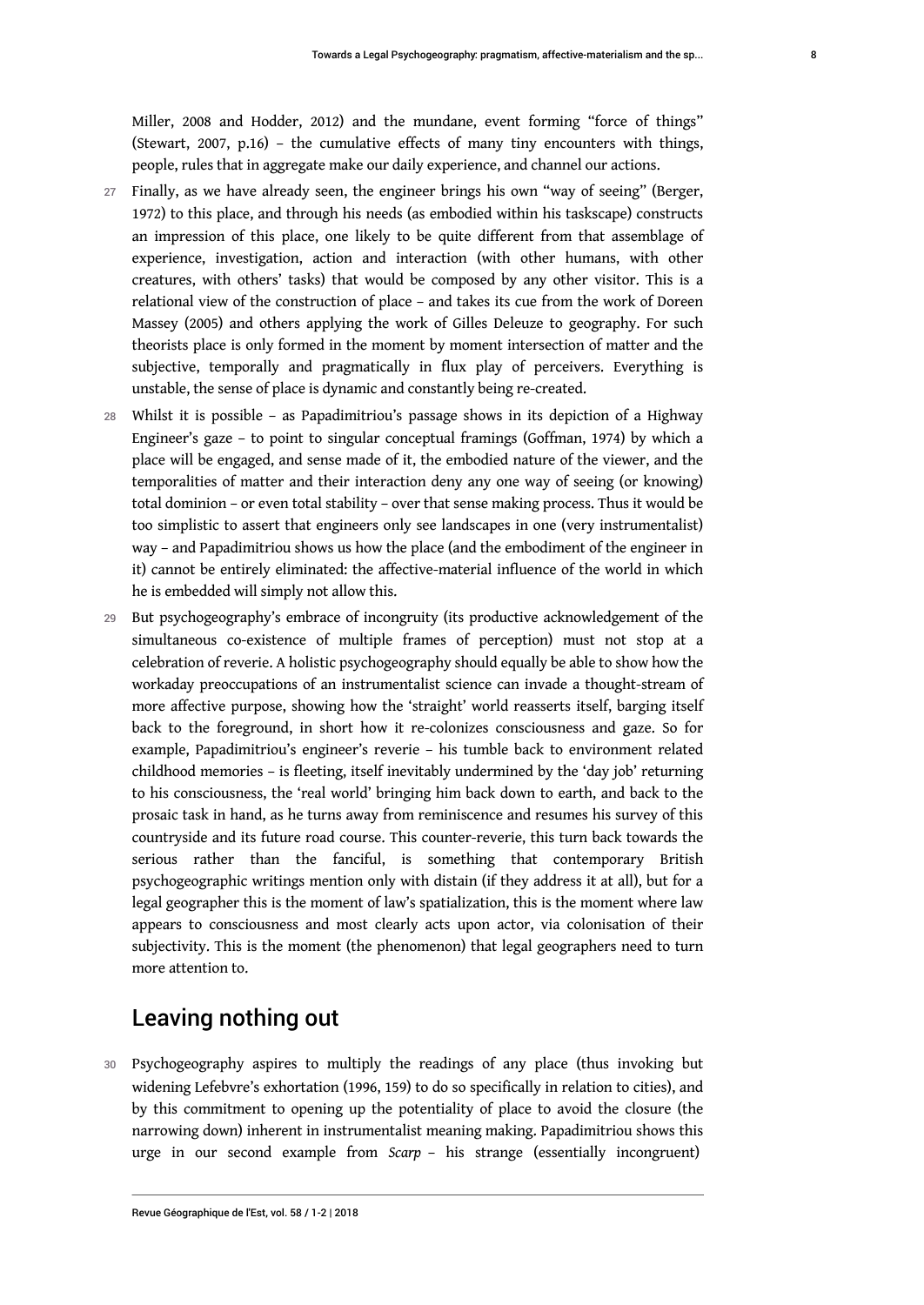juxtaposition of a few glimpsed moments at the end of an unidentified old lady's life alongside the recitation of the Mogden Formula, a quasi-legal calculus by which sewerage costs are calculated by water companies and charged to their customers.

- 31 Here Papadimitriou wilfully brings together two entirely separate parts of the modern world and melds them together simply in order to delight in their incongruence. There is a playful surrealist stratagem at work here – but also something unusual in psychogeography: the presence of a legal fragment. The Mogden Formula is presented without explanation – there is no reason for Papadimitriou to mention this formula, other than that he finds it fascinating. Matters of sewage disposal and the law relating to it are normally left in the infrastructural background of life, important but unacknowledged. Papadimitriou forces us to gaze at the Mogden Formula's complex provisioning, to confront its alien symbols and phrases. Why he does so is unclear – taken at face value it is because (as he says at an earlier point in *Scarp*): "The thought that anything, any event, should be overlooked horrifies me" (Papadimitriou, 2012, 77).
- 32 The irruption of the Mogden Formula into Papadimitriou's text is only held within a vague semblance of narrative progression by the juxtaposed glimpses of the final events of the old lady's life. There is something humanist in this, perhaps an implication that we must always strive to find and foreground the real, modest and anonymous lives that play out alongside such systemic abstractions as waste water management. But, whatever Papadimitriou's intent is here, we are certainly left with an embrace of incongruent multiplicity – a simultaneous, parallel reading of multiple, seemingly unrelated fragments of the place under scrutiny, juxtaposing them surrealist collage-like, to see what conjunctions occur. And – for once – it is a juxtaposition that does not quite lapse into a romantic reverie. Whilst humanist (perhaps) in overall effect, the reader is left with a glimpse of the strange complexity of the technical bureaucracy by which the most universal of human emissions are 'managed', and perhaps also a sense of Papadimitriou's fascination with this infrastructural hydrological cycle (a fascination which Papadimitriou happily admits to and performs in John Rogers' documentary film about his life and wanderings: *The London Perambulator* (Rogers, 2009)).
- 33 In foregrounding the Mogden Forumla Papadimitriou gives us a glimpse of what a truly holistic analysis of the subjectivities of place could be, a depictive writing that replicates the sudden – but momentary – irruption of techno-legal realms into affective life, bleeding back technical, bureaucratic and regulatory fragments into psychogeography's more commonly poetic account-forming (of moments of escape-from-normality reverie). The proliferation of such accounts would vividly reveal how the everyday world is both made of natural and (affective) human vibrancy and of matter, obstruction, systemic regularity, instrumentality and control. And such an analysis would speak both to the programmatic concerns of psychogeography and legal geography. It would create a hybrid, *legal psychogeography* fusing aspects of environmental psychology, ethnography, all of the socio-cultural 'turns' (material, affective, relational, everyday) and legal geography to attain – through psychogeography's embrace of incongruence – insight into the co-creation of place, society and law through localized practices and experiences.

# Towards a legal psychogeography

34 Legal geographers already look to study law's manifestations in (and the curbing of its power by) the social and material world. Thus, to a legal geographer, a road is a product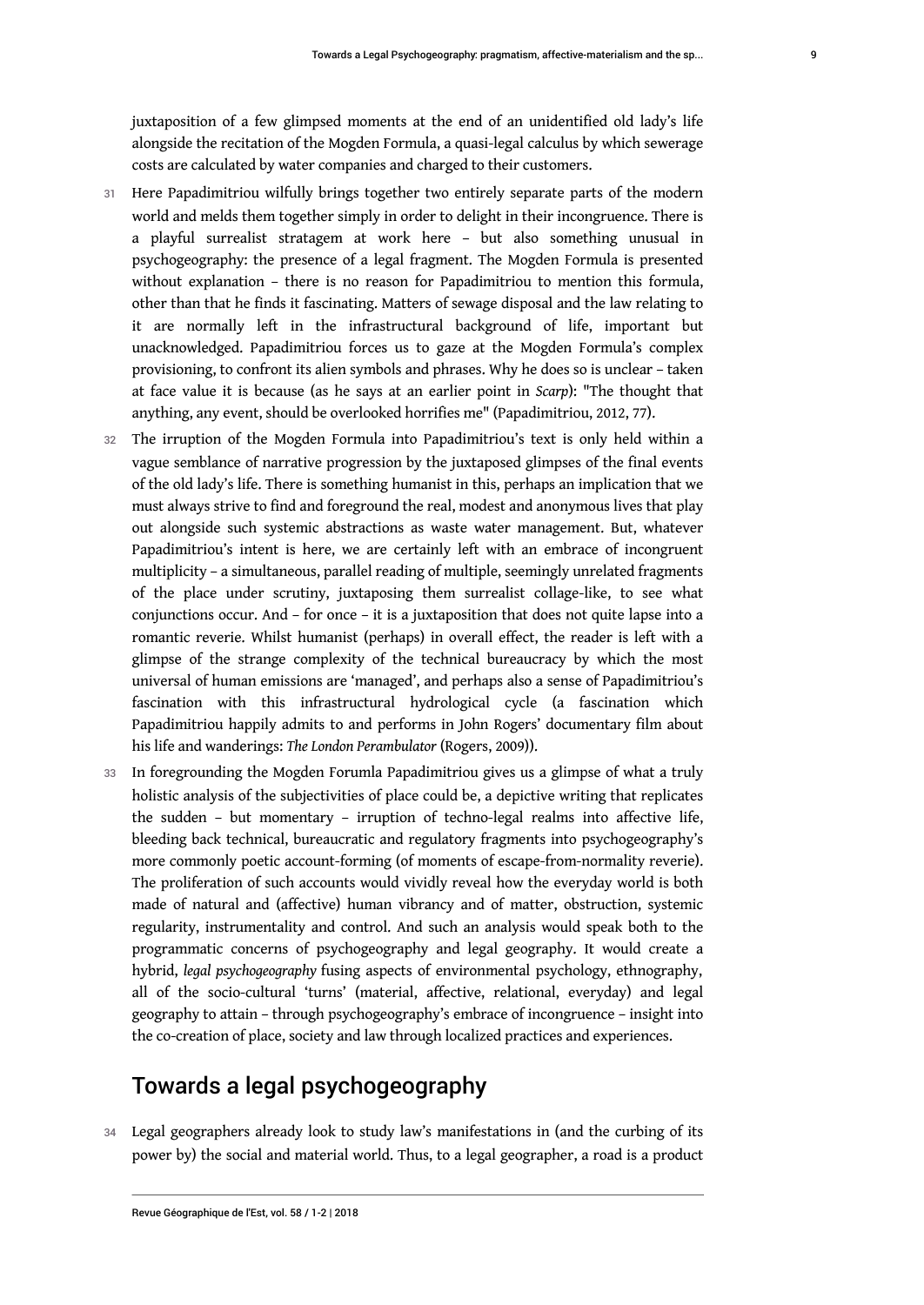of the application of a law to a specific locality. It is a conjunction of the abstract (the generic law) and the site-specific application (particularity). Thus – with Papadimitriou's highway's engineer back in mind – a new road scheme is achieved via a localization of the law, through a summoning, humans with money and authority bringing particular matter (tarmac, sub-base, paint, rubber) and tasks to a place, in order to address a defined individual or social need (the necessity or recognition of which may itself be contested).

- 35 By such analysis law's modesty is revealed, in the sense of acknowledging the limit of its writ: that its ability to achieve things in the world is contingent on both the 'macro' factors of politics and economics, but also the specificities of place, power, practices and material qualities of any particular road. If the effects of legal laws are added back into Debord's definition of psychogeography's project, to create legal psychogeography, then an analytical account of any place regains an appreciation that legal laws are sedimented quietly throughout the built environment alongside lots of other non-legal elements.
- 36 As Susan J. Silbey and Ayn Cavicchi (2005) show, all of the everyday items that we encounter and which shape our lives within the built environment have – at least in part – origins in legal requirements, but ultimately they are more than more expressions of legal schema. Legal psychogeography could have a role to play in showing how law is translated (Latour 2005) into seemingly incongruent flows of matter, affect, practices and the resulting assemblages of ideas, materials and actions that form buildings, roads and the urban landscape, and – in particular – to provide ways to reveal the as-lived effects that those flows have upon individuals, moment by moment.
- 37 Whilst not exclusively so, much of legal geography's concern is with the everyday, with the minor site of law's encoding in the built environment. Thus legal geographers have investigated the local spatio-normative ordering of shopping malls, trees, flower tubs, toilets, pavements, cemeteries, zoos, waste bins and car parking spaces (see for example the range set out in the legal geography bibliography in Braverman et al, 2014) and such studies show how such seemingly mundane spaces are in fact rich with constitutive meaning, conflict and symbolism. Already, under the legal geographical analytical glare nothing can be taken for granted as unremarkable – everywhere has a story to tell, and (in keeping with the emancipatory aspirations of the critical legal and critical geographic background of many of these scholars) there is a concern for the everyday experience of the everyday people caught up in law's spatial effects. And yet, legal geography has struggled to find ways to write of the localized, affective and flux-like manifestations of the law and of its moment by moment influence upon the minds and orientations of those subject to it. Here – surely – is where legal psychogeography has something to offer.
- 38 Psychogeography's special contribution is its concern to understand the material/human co-relationship, particularly as manifested in the emotional (i.e. affective) lives of individuals through their encounters with power and ordering as expressed in the arrangement of the built environment. UK based legal geographers like Andreas Philippoulos-Mihalopoulos (2015) and Andrea Pavoni (2018) are now starting to explore the affective dimension of law's existence within the built environment, as shown for example in the programme for the University of Westminster's 2013 symposium on 'Law and the Senses', (nonliquetlaw, 2013) and in Philippopoulos-Mihalopoulos' (2007, p.5) call for legal geographers to explore "[…] the aesthetisation of the legal in its urban apparitions [and specifically the] sensual adumbration of the legal-urban in its excretal, carnal, aural and other interconnection with the individual." In this, we get a glimpse of a prospective legal psychogeography, an interpretive approach that would concern itself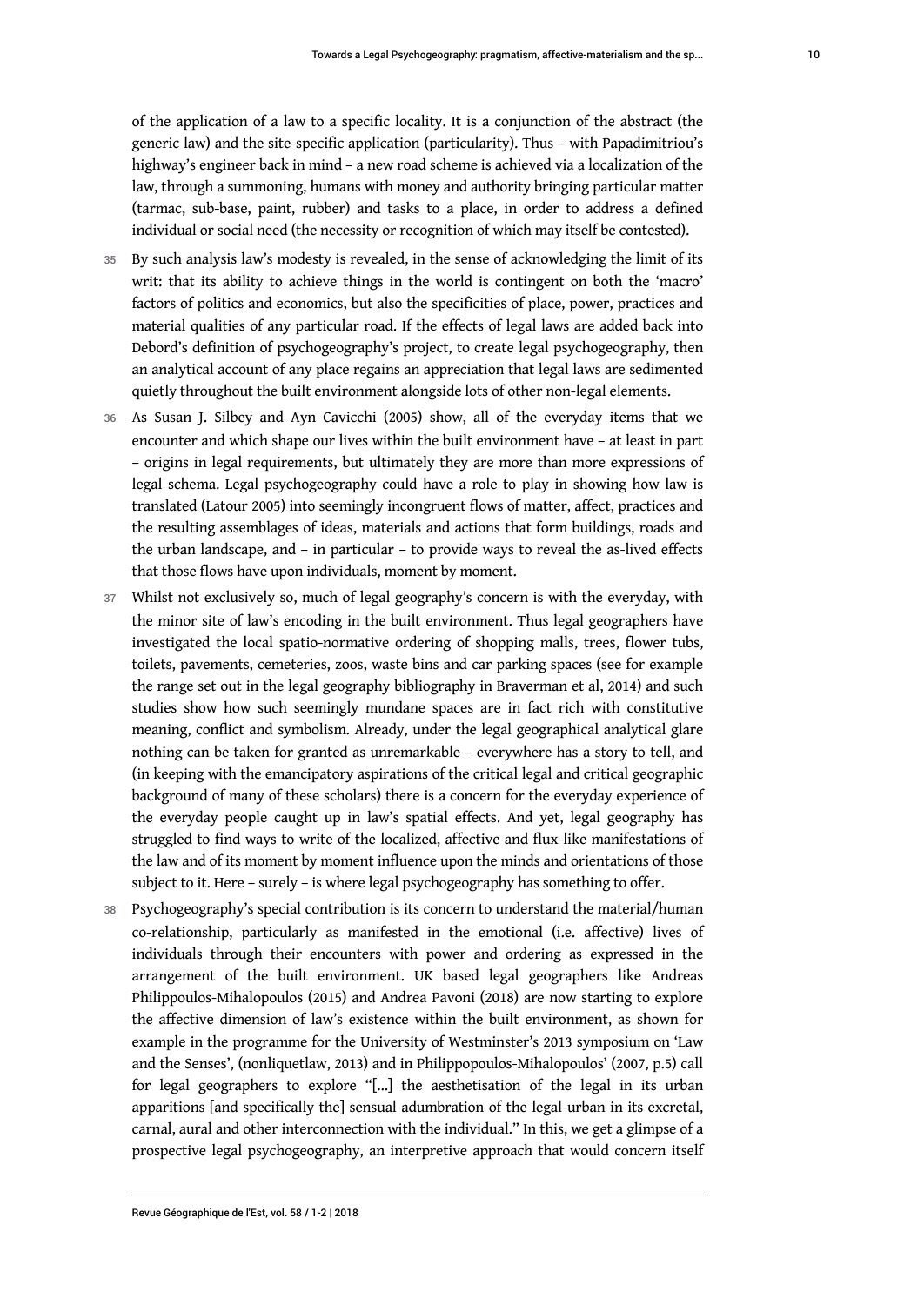### Spatial detectives as legal psychogeographers

1955 axiomatic formulation.

<sup>39</sup>In *Spatial Detectives* Antonia Layard and I advocated the importance of thorough investigation. I have added above the importance of open-mindedness. Detectives and psychogeographers share these orientations. Papadimitriou's writing displays a fondness for found, mundane artefacts and texts – "lists dropped on pavements; letters found in attics of condemned houses; personal papers discarded in skips" (Papadimitriou 2012, p.254) – and the promise that these might provide keys to countless otherwise lost stories. There is a parallel here to the meticulous concern of crime scene investigation, or indeed any attempt by law to understand an event that has occurred at a place, by searching for material traces, and then piecing them together. Both Papadimitriou and lawyers show a concern with the close, forensic, examination of fragments in order to explicate the codes, stories, events that lie beyond them. Thus, as one crime scene manager writes:

"When I arrive at the scene, it's my thinking time […] What am I seeing? What am I hearing? […] Which lights are on? Which are off? Has the toilet been flushed? Is the seat up or down? You may not know the relevance, but take in the details – a ring of dust, an open drawer […] maybe 70% of what you retrieve is not relevant. That doesn't stop you from finishing with a fingertip search, looking for that last piece of detail. You retrieve and work out the relevance later." (Taylor, 2012, p.22)

40 As Highmore notes, the detective and the surrealist have more in common than might ordinarily be acknowledged, as he puts it:

"Surrealism is about an effort, an energy, to find the marvellous in the everyday, to recognise the everyday as a dynamic montage of elements, to make it strange so that its strangeness can be recognized. The classic surrealist can be seen as Sherlock Holmes-like: faced with the deadly boredom of the everyday, the surrealist takes to the street, working to find and create the marvelousness of the everyday." (Highmore, 2002, p.56)

41 Accordingly, in implementing the deep and holistic investigation which we have prescribed for spatial detectives, I urge legal geographers to adopt an approach to their investigations that shares something of the spirit of enthnographic surrealism as advocated by anthropologist James Clifford (1981) whereby, as an analytical technique, the analyst should attempt to prolong their initial sense of unfamiliarity. Clifford advocated an ethnographic surrealist practice which "attacks the familiar, provoking the eruption of otherness – the unexpected" (Clifford, 1988, p.146). Surrealist ethnography would revel in difference and semantic indeterminacy (in healthy contrast to the taxonomic – naming and ordering impulse of a 'scientific' ethnology). Clifford's ensuing methodological prescription co-opted the surrealist practice of collage, assemblage forming in which "the cuts and sutures of the research process are left visible; there is no smoothing over or blending of the work's raw data into homogenous representation" (1988, p.147). This embrace of mess as the underacknowledged reality of social life (in contrast to the tidied-up version of reality commonly presented in social research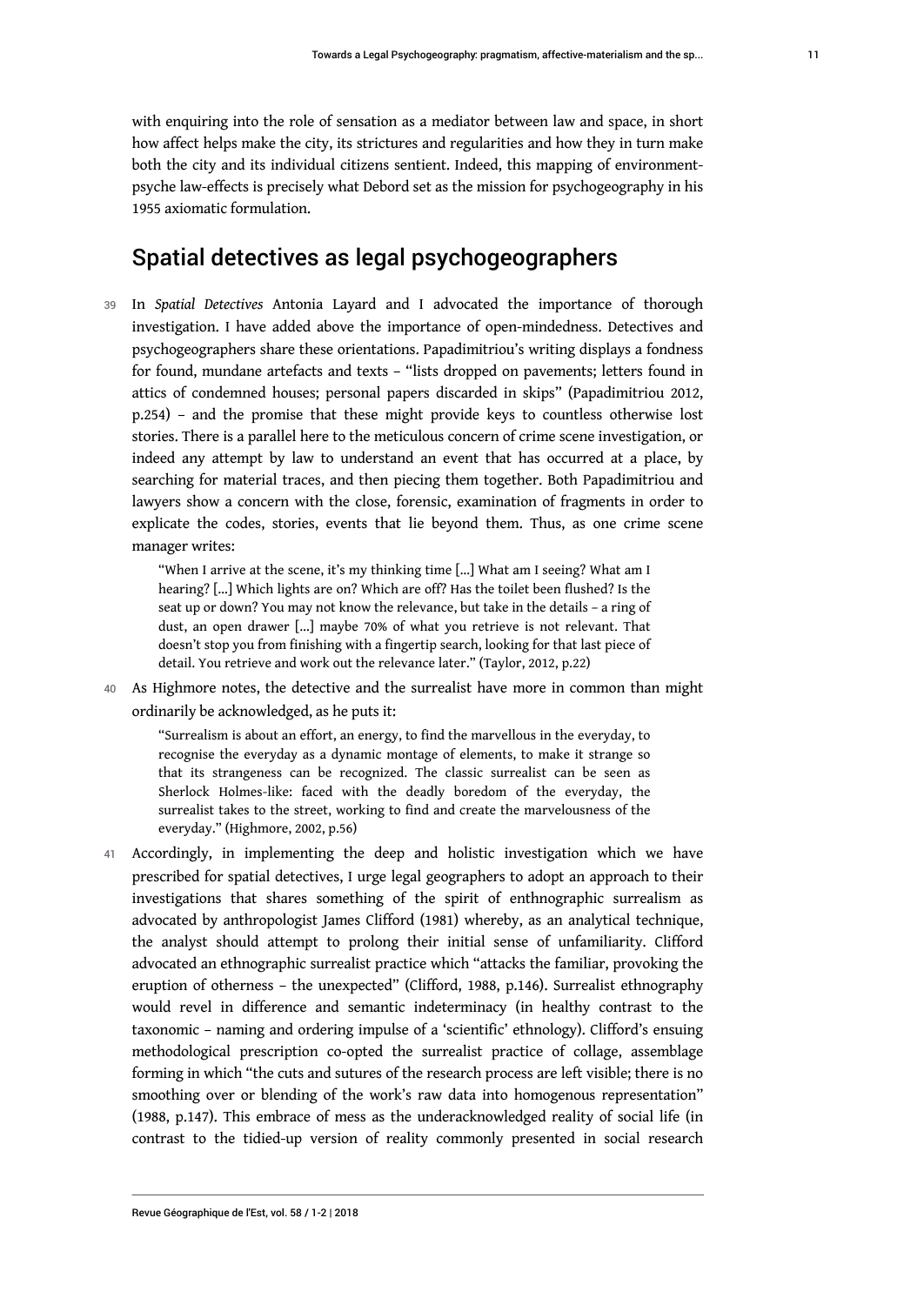findings) echoes John Law's more recent methodological prescriptions (Law, 2004). In this article I have argued for development of a legal psychogeography as a way of explicating the messy, flux-ridden, ways in which a sense of the law weaves in and out of mundane situations: via reverie and counter-reverie.

### Conclusion

- 42 This article's focus has thus been upon legal geographers having a greater attentiveness to how individuals author (via affective response and acts of cognition) the places in which they find themselves, and how a sense of law (albeit approximate) contributes to that, but does not necessarily dominate it. Meanwhile, contemporary British psychogeography celebrates reverie: moments in which through creative play the urban citizen rises above the mundanity of their lives and the strictures and structures constraining it and – albeit for a brief moment – are touched by something poignant. My criticism of contemporary British psychogeography has been that it should not just celebrate reverie, but that it should also be able to account for the way that the actor is 'brought back down to earth', and how the necessities of mundane life reassert themselves (and are made sense of by him or her). Explication of how law's presence comes to be acknowledged (individually and/or collectively) in a situation is a major component of this counter-reverie. Legal geography is well placed to investigate this effect, and its role in the subjective experience of place – and in doing so to fully realise the claimed newly found interest in applying theories of pragmatism and the affectivematerial to the sub-field.
- 43 Psychogeography's sensitivity to moments of attention and inattention to the normativities of the everyday world can be used as a spur for this. The affective relationship between the arrangement of things in space and the experience of place remains a central trope of psychogeographical account writing and as such gives stimulating narrative provocation to legal geography. Legal geography research into the flux of legal cognition and/or the role of affective-material influences in shaping the experience of law and of place can present rich reflexive description of the story-stacking processes by which instances of place are encountered, and the terms (and sense) of that encounter negotiated between the creative agency of humans, and the obstinate existence of matter, and of normative systems like law (following here Ewick & Sibley, 1998 and Stewart, 2007).
- 44 The prospects for a legal psychogeography are good, for there are more methodological similarities between legal geography and psychogeography than we might expect, for both are drawn towards fragments and the incongruous and both start from a concern to explicate the underlying structures of urban normativity. The detective and the psychogeographer each pore over both the dusty archive, and the dross – the fragments found in event-spaces – and construct a narrative by stitching their disparate findings together in accordance with codes of assembly. The only difference between them being one of purpose rather than method, in that the detective is looking for a way to eventually 'close' his case, whilst the psychogeographer aspires to an unlimited openingup of space and its things – via a multiplication of incongruent meanings. But, this difference is less clear than it seems, for the law encourages incongruent multiplicity as part of its partisan processes (in the English common law adversarial tradition at least) in which the parties to a dispute explicitly form different readings of the situations and law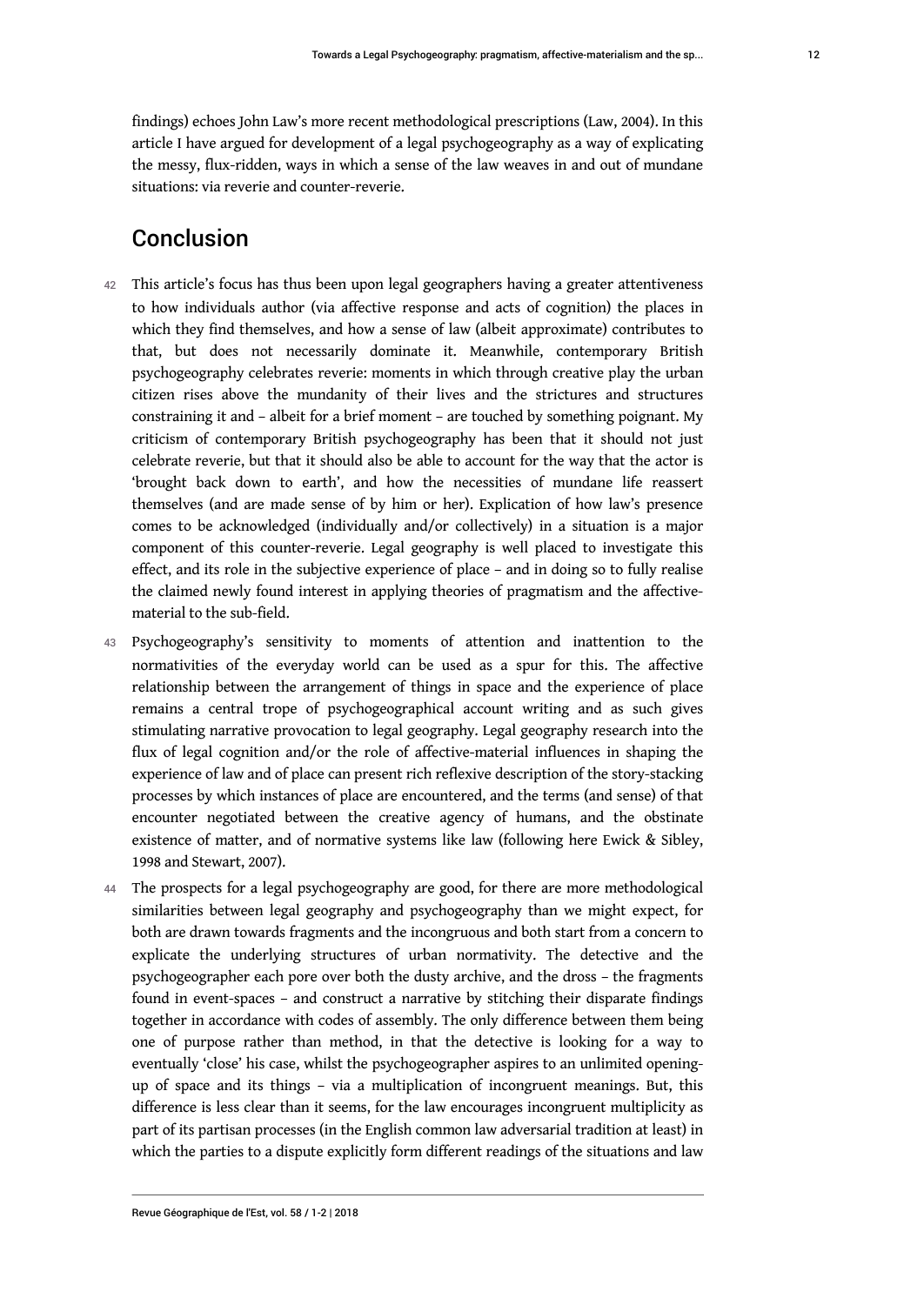in hand, and then perform them enlisting rhetorical ploys that draw upon mythic narrativization, affect and the physical properties of the local environment. Thus, as played out day to day in offices, courtrooms and elsewhere across the built environment, the law more than matches psychogeography in its multiplication of meanings.

- 45 Yet somehow law manages to assert a myth of its own self-image, of applied reason stripped of fancy, self-contained and truth-focused. Legal geography takes issue with this faith in law's closure. As shown above, legal geography rests on an assumption that the law is not self-contained in this way, that it is in fact a co-creation of matter, meaning and pragmatic action. Legal geography, then, has a natural affinity with the anti-closure sentiment of contemporary psychogeography. But critical legal geography tends to reimpose a closure of its own: the systematising of interpretation, in a way that accords to its critical project. I argue therefore that a legal psychogeography - a psychogeographically-inclined account of law's incongruous traces, flows, eruptions, artefacts, loose ends, mess and symbolism - is long overdue.
- 46 Legal psychogeographers would approach a situation without pre-judgment, they would tease out the ways in which to the actor, the situation appears meaningful and how that meaning making is shaped by both the cognitive (conceptual framing codes like law) and the messy, affective influence of matter, sensations and encounters with other bodies. The analysts' write-up would then show how deliberative or half-formed thoughts about law and a myriad of other place-shaping factors have interacted to determine that actor's experience of being in that place. That would truly challenge law's closure.

#### BIBLIOGRAPHY

Bennett J., 2010, *Vibrant matter – a political ecology of things*, London, Duke University Press, 176 p.

Bennett, L., 2015, "Incongruous steps toward a legal psychogeography" in Tina Richardson (ed.) *Walking inside out: contemporary British psychogeography*, London, Rowman & Littlefield International, p.59-74.

Bennett, L. & Layard, A., 2015, "Legal geography: becoming spatial detectives", *Geography Compass* , 9(7), p.406-422.

Berger, J., 1972, *Ways of seeing*, London, British Broadcasting Corporation and Penguin Books, 176 p.

Blomley, N., 2014, "Learning from Larry: Pragmatism and the habits of legal space" in Braverman et al (ed.), *The expanding spaces of law*, p.77-94.

Bogost, I., 2012, *Alien phenomenology – or what it's like to be a thing*, London, University of Minnesota Press, 168 p.

Bonnett, A., 2013, "Psychogeography." In *Oxford Bibliographies* (on-line resource) available at: [http://www.oxfordbibliographies.com/view/document/obo-9780199874002/](http://www.oxfordbibliographies.com/view/document/obo-9780199874002/obo-9780199874002-0020.xml) [obo-9780199874002-0020.xml](http://www.oxfordbibliographies.com/view/document/obo-9780199874002/obo-9780199874002-0020.xml) (accessed 3 December 2018).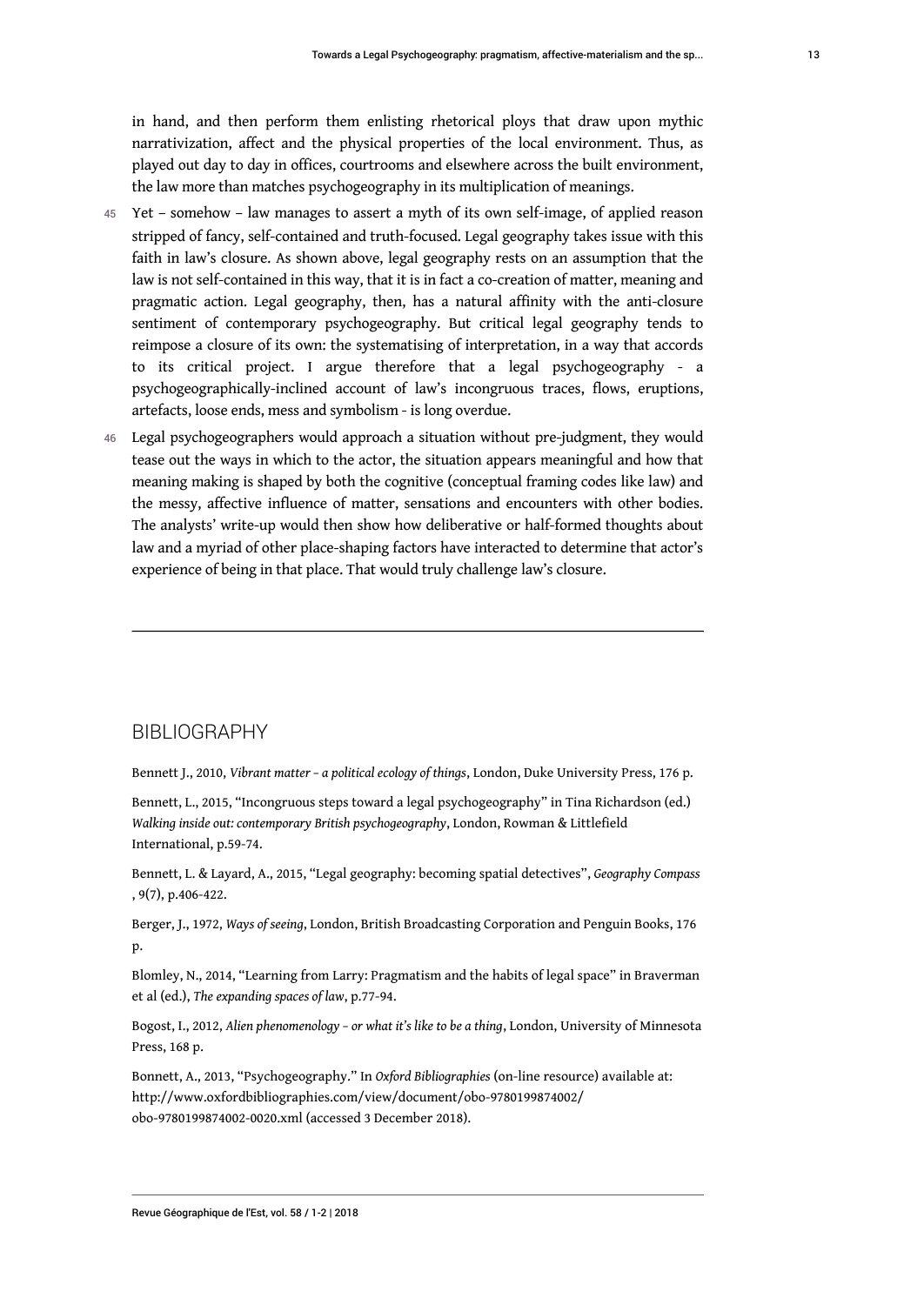Braverman, I., Blomley, N., Delaney, D., and Kedar, A., 2014, *The expanding spaces of law: a timely legal geography*, Stanford, CA, Stanford Law Books, 296 p.

Braverman, I., 2014, "Who's afraid of methodology? Advocating a methodological turn in legal geography", in Braverman et al (ed.) *The expanding spaces of law*, p.120-141.

Brown, B., 2001, "Thing theory", *Critical Inquiry,* 28(1), p.1-22.

Clifford, J., 1981, "On ethnographic surrealism", *Comparative Studies in Society and History,* 23(4), p.539-64.

Clifford, J., 1988, *The predicament of culture,* London, Harvard University Press, 386 p.

Csikszentmihalyi, M., 2008, *Flow: the psychology of optimal experience*, London, Harper Perennial, 320 p.

De Certeau, M., 1984, *The practice of everyday Life,* Los Angeles, CA, University of California Press, 229 p.

Debord, G., 1955, "Introduction to a critique of urban geography", *Les Levres Nues*, 6, [http://](http://library.nothingness.org/articles/SI/en/display/2) [library.nothingness.org/articles/SI/en/display/2](http://library.nothingness.org/articles/SI/en/display/2).

Delaney, D., 2010, *The spatial, the legal and the pragmatics of world making: nomospheric investigations*, Abingdon, Routledge, 226 p.

Ewick, P., & Silbey, S. S., 1998, *The common place of law: stories from everyday life,* London, The University of Chicago Press, 336 p.

Goffman, I., 1974, *Frame analysis: an essay on the organization of experience,* New York, Harper & Row, 600 p.

Harman, G., 2009, *Towards speculative realism,* Winchester, Zero Books, 212 p.

Highmore, B., 2002. *Everyday life and cultural theory,* London, Routledge, 208 p.

Hodder, I., 2012, *Entanglement: an archaeology of the relationships between humans and things*, Chichester, Wiley-Blackwell, 264 p.

Ingold, T., 1993, "The temporality of the landscape", *World Archaeology*, 25(2), p.152-174.

Law, J., 2004, *After method: mess in social science research,* Abingdon, Routledge, 200 p.

Latour, B., 2005, *Reassembling the social – an introduction to actor network theory*, Oxford, Oxford University Press, 312 p.

Lefebvre, H., 1996, *The production of space*, Oxford, Blackwell (translated by Donald Nicholson-Smith), 454 p.

Massey, D., 2005, *For space*, London, Sage, 232 p.

Merleau-Ponty, M., 1964, *The phenomenology of perception*, London, Routledge, Kegan & Paul, 696 p.

Miller, D., 2008, *The comfort of things*, Cambridge, Polity, 300 p.

Nonliquetlaw. 2013. *Law and the senses*. Available at [http://](http://nonliquetlaw.files.wordpress.com/2013/04/law-and-the-senses_booklet.pdf) [nonliquetlaw.files.wordpress.com/2013/04/law-and-the-senses\\_booklet.pdf](http://nonliquetlaw.files.wordpress.com/2013/04/law-and-the-senses_booklet.pdf) (last accessed 3 December 2018).

Papadimitriou, N., 2012, *Scarp: in search of London's outer limits*, London, Sceptre, 288 p.

Pavoni, A., 2018, *Controlling urban events: law, ethics and the material,* London, GlassHouse, 316 p.

Philippopoulos-Mihalopoulos, A., 2007, "Introduction: in the lawscape" in *Law and the city*. London, GlassHouse, p. 1–20.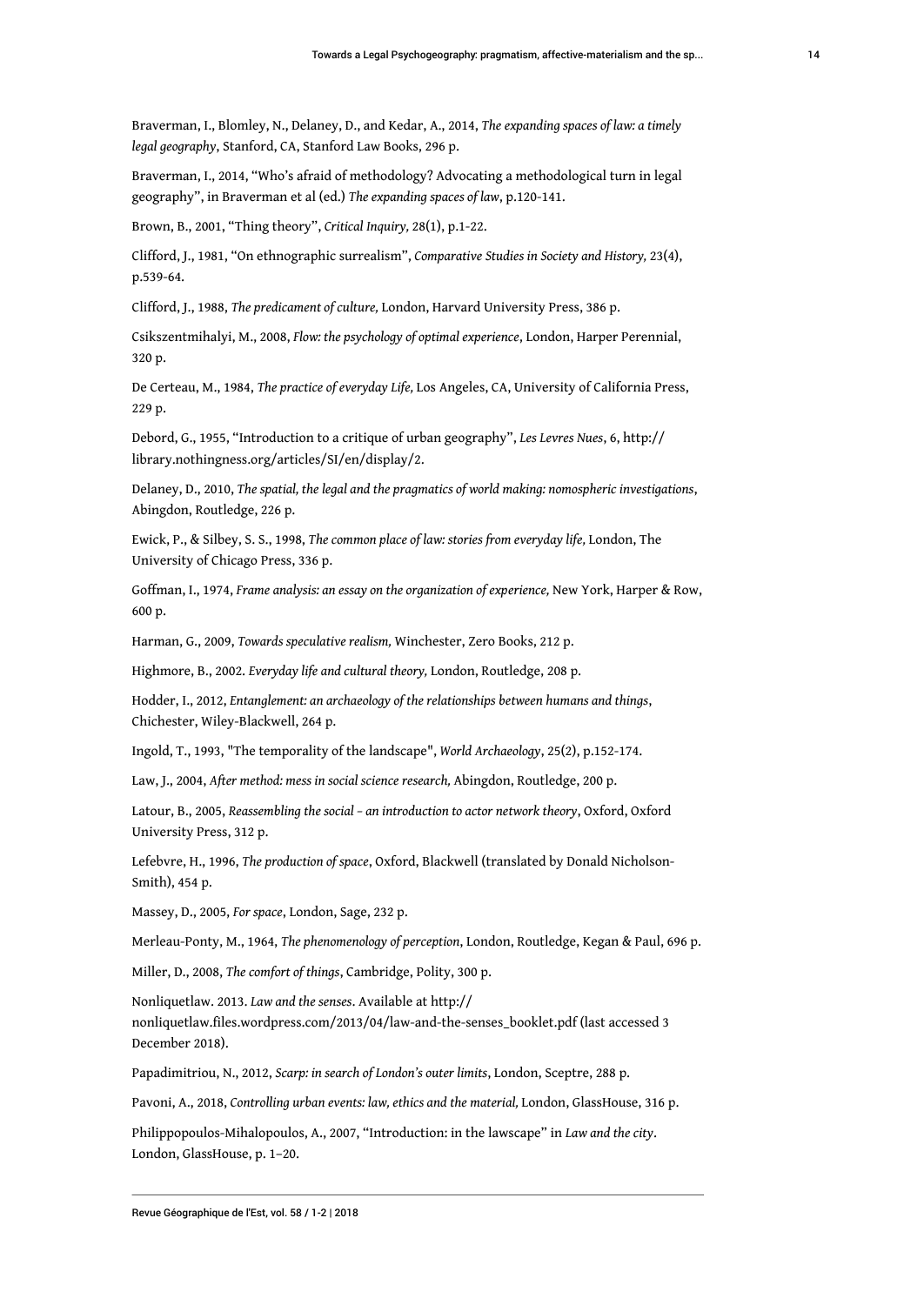Philippopoulos-Mihalopoulos, A., 2015, *Spatial justice: body, lawscape, atmosphere,* London, GlassHouse, 265 p.

Rogers, J., (dir.) 2009, *The London perambulator*, London, Vanity Projects. (Film).

Silbey, S. S., and Cavicchi, A., 2005, "The common place of law: transforming matters of concern into the objects of everyday life" in Bruno Latour and Peter Weibel (eds) *Making things public: atmospheres of democracy,* MIT Press, Boston, p.556-565.

Stewart, K., 2007, *Ordinary affects,* London, Duke University Press, 144 p.

Taylor, C., 2012, "The real CSI – what happens at a crime scene?", *Guardian Weekend*, 28 April, p.25-26.

Whatmore, S., 2006, "Materialist returns: practicing cultural geography in and for a more-thanhuman world", *Cultural Geographies,* 13(4), p.600-609.

#### ABSTRACTS

In *The Expanding Spaces of Law: A Timely Legal Geography* (Braverman et al., 2014), the editors urge legal geographers to range more widely, and to seek out helpfully provocative interactions with less frequently encountered fields, such as architecture, the humanities and post humanities, physical geography, psychology and psychoanalysis and material and visual culture. This article takes up that call by interrogating law's relationship with affective materiality (the instinctive influence of things upon us) and also with the pragmatism that lies at the heart of actors' engagement with their purposive framing of any situation. It does this via an examination of two passages found within contemporary British psychogeographer Nick Papadimitiou's novel *Scarp* (2012). Papadimitriou's passages are used to generate productive pointers towards the need for greater investigation of law's affective realm, and greater acknowledgement of law's relative lack of influence over some spatial situations. A case is made for development of a hybrid, legal psychogeography to bridge the current limits of both legal geography and psychogeography in addressing these dimensions of the spatio-legal, both in terms of research methodologies and the aims of the analysis.

Dans l'ouvrage intitulé *The Expanding Spaces of Law: A Timely Legal Geograph* (Braverman *et al*., 2014), les auteurs incitent les géographes du droit à élargir leur champ d'action, et à rechercher des interactions innovantes avec des domaines moins fréquemment rencontrés, tels que l'architecture, les sciences humaines, les sciences de l'information, la géographie physique, la psychologie et la psychanalyse. Cet article répond à cet appel en interrogeant le rapport de la loi avec la matérialité affective (l'influence que les choses exercent sur nous de façon instinctive), ainsi qu'avec le pragmatisme qui est au cœur de l'engagement des acteurs dans le cadrage intentionnel de toute situation. Cette interrogation est faite au travers de l'analyse de deux passages du roman *Scarp* (2012), du psychogéographe britannique Nick Papadimitriou. Les écrits de Papadamitriou sont utilisés pour évoquer la nécessité d'enquêter davantage sur le domaine affectif du droit , et de mieux reconnaître le relatif manque d'influence du droit sur certaines situations spatiales. L'auteur apelle au développement d'une psychogéographie juridique hybride, afin de dépasser les limites actuelles de la géographie du droit et de la psychogéographie pour aborder ces dimensions du spatio-juridique, à la fois en termes de méthodologies de recherche et de finalités de l'analyse.

 In *The Expanding Spaces of Law: A Timely Legal Geography* (Braverman et al., 2014) fordern die Redakteure rechtliche Geographen dazu auf ihre Aktivitäten auf den Austausch mit weniger